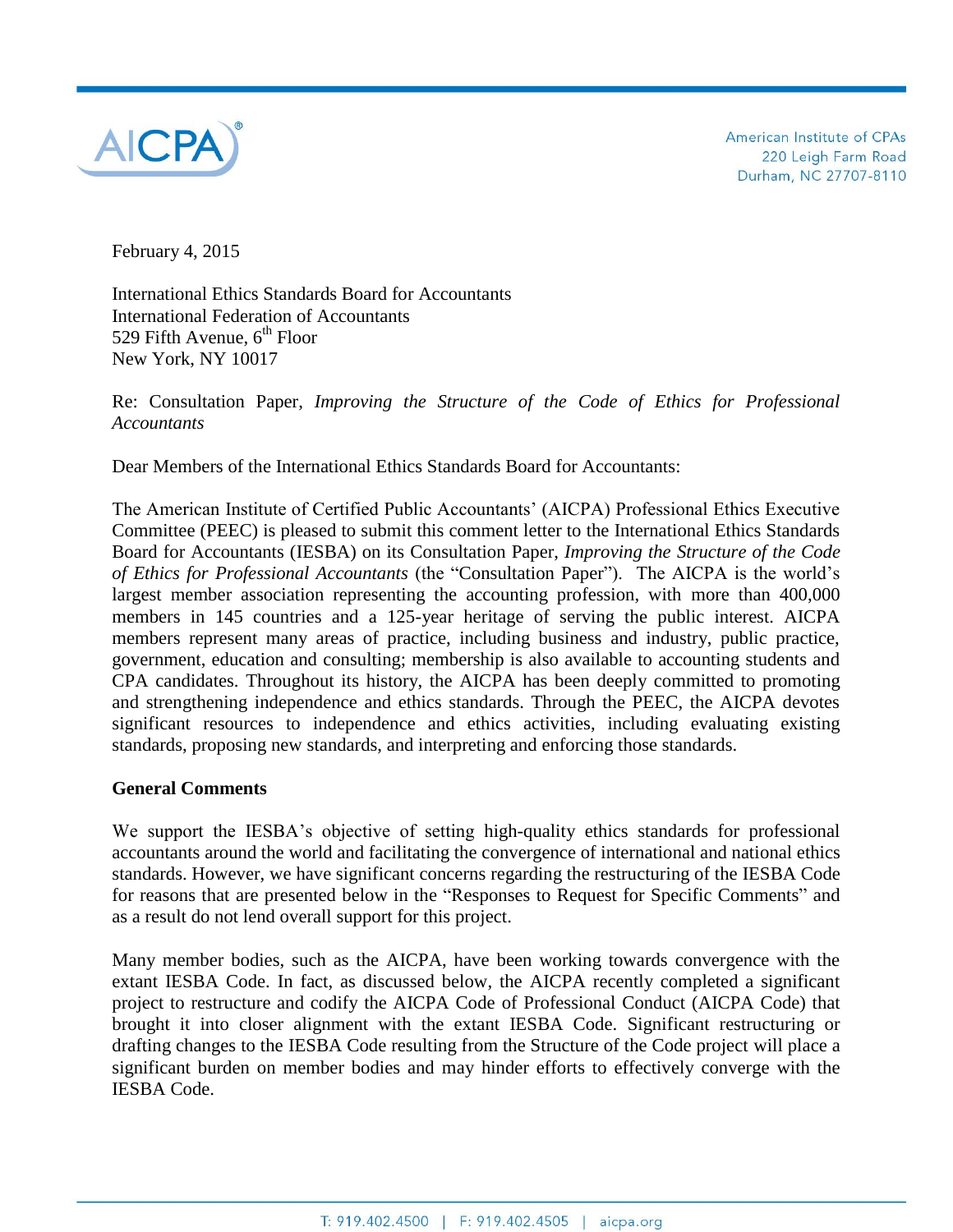We believe we are in a unique position to comment on this Consultation Paper and share our own experiences with the Board since the PEEC recently completed a similar restructuring project with regard to the AICPA Code. Specifically, in November 2008, the PEEC commenced a project to restructure and codify the AICPA Code so that members and other users of the AICPA Code could apply the guidance and reach correct conclusions more easily and intuitively. Unlike the extant IESBA Code, the AICPA Code was not structured by topic, did not incorporate a conceptual framework approach, and did not have separate parts applicable to professional accountants in public practice and those in business. In June 2014, a final revised AICPA Code was approved and became effective December 15, 2014. The revised AICPA Code is topically organized and restructured similar to that of the IESBA Code with the inclusion of two new conceptual frameworks, one applicable to members in public practice and the other applicable to members in business. This initiative took an enormous amount of committee and staff time and resources to complete and resulted in other projects being deferred until the project was completed.

In addition, while it was our intent to maintain the substance of the existing AICPA ethics standards, it became apparent that even minor drafting and editorial changes resulted in potential substantive changes to the guidance which took PEEC members and staff considerable time to evaluate and address. We also engaged various stakeholders and users of the AICPA Code to pilot test the document which resulted in over 300 comments submitted that needed to be addressed prior to exposing the document to membership. The overall project took close to six years to complete, a full-time dedicated staff person and a task force that generally met on a biweekly basis. Based on our experience with the AICPA codification project, we believe that any restructuring of the IESBA Code into sections such as "Purpose", Requirements and "Application and Other Explanatory Material" will likely be a colossal undertaking, especially if the Board intends to maintain the integrity and substance of the extant guidance. We are also sympathetic to the significant number of existing projects on the Board's current Strategy and Work Plan over the next few years and therefore ask that the Board carefully consider whether the benefits achieved by this project will outweigh the costs of the significant resources that will be needed to complete this project and the potential deferment of other important projects and issues that the Board could be addressing.

#### **Responses to Request for Specific Comment**

#### **1. Do you believe that the approach outlined in this Consultation Paper, as reflected in the Illustrative Examples, would be likely to achieve IESBA's objective of making the Code more understandable? If not, why not and what other approaches might be taken?**

No, we do not believe that the approach outlined in this Consultation Paper would make the Code more understandable. While some stakeholders have expressed concerns regarding the usability and enforceability of the Code, the AICPA which uses the IESBA Code extensively, has not experienced any significant issues in this regard. In fact, we have converged with many of the IESBA standards in the extant IESBA Code and believe for the most part, the guidance is clear and enforceable as written.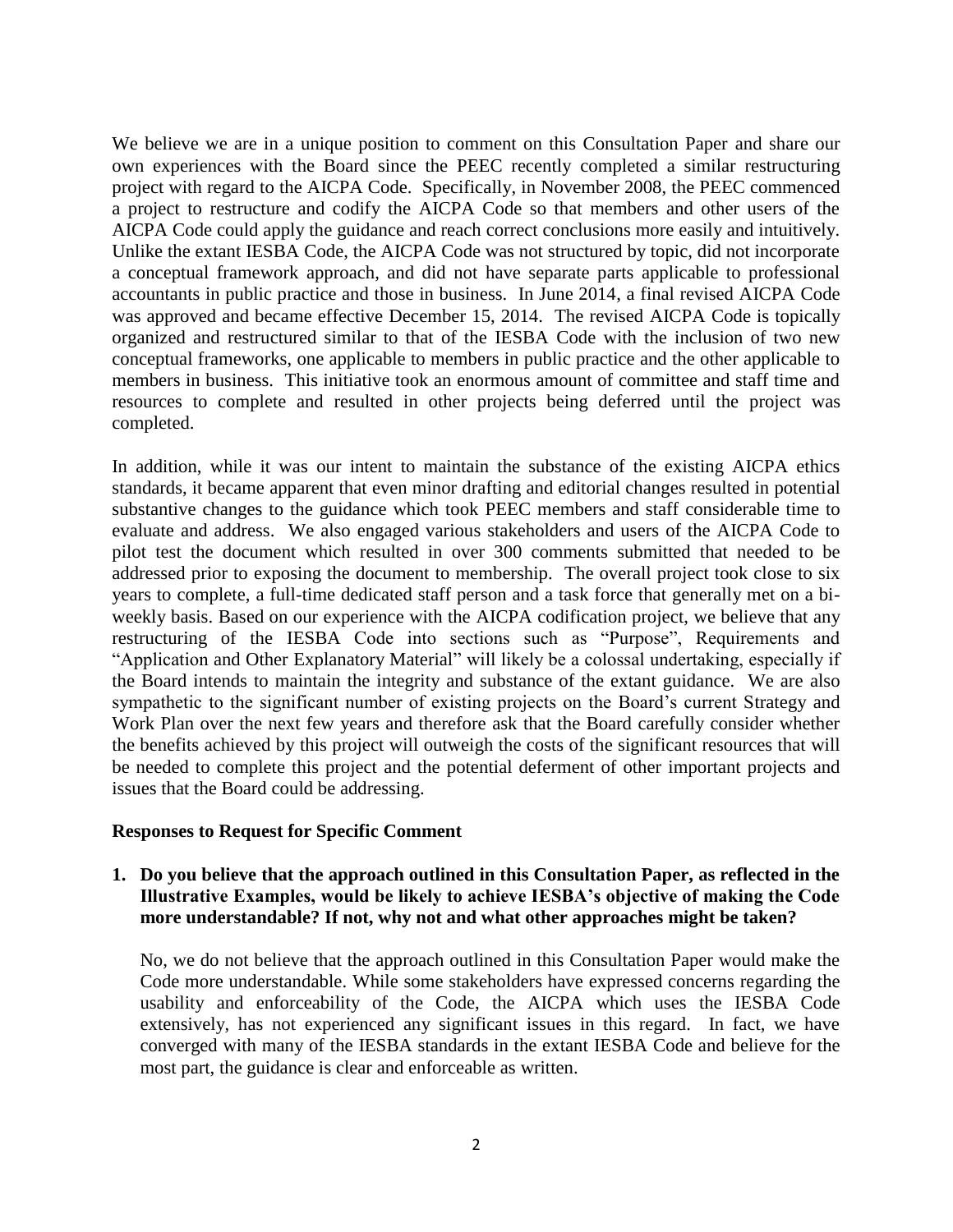We have significant concerns regarding the proposed restructuring of the Code into various sections identified as: Purpose; Requirements; and Application and Other Explanatory Material. Specifically, we believe by separating the "requirements" from the "guidance" (i.e., the application and other explanatory material), the risk exists that users of the Code will only refer to the requirements rather than read the supplemental material which may lead to misapplication of the Code. In reviewing the illustrative examples, we noted that in some cases, this separation results in disjointed information which could pose confusion, making the Code more difficult to read and understand. In addition, as discussed above in our General Comments, based on our own experience with the revised AICPA Code it is highly likely that the restructuring and redrafting will lead to unintended substantive changes to the IESBA Code. Accordingly, ensuring that substantive changes to the Code do not result will entail a very time-consuming and onerous task by the Board (as well as for member bodies and other stakeholders who are asked to comment on the proposed draft).

We are aware that the IESBA has issued various stand-alone resources to assist stakeholders with identifying and understanding the specific requirements and prohibitions within the Code such as, the "High Level Summary of Prohibitions Applicable to Audits of Public Interest Entities" which we believe serves as a valuable tool and resource. We recommend that the IESBA consider issuing similar types of tools and resources to address any concerns raised by stakeholders on specific issues where they believe it is difficult to identify requirements within the guidance. We believe this is a more efficient way to address the concerns raised by certain stakeholders regarding the clarity and visibility of the requirements rather than the extensive work that would be involved in a full scale effort to restructure and redraft the IESBA Code.

**2. Do you believe that the approach outlined in this Consultation Paper, as reflected in the Illustrative Examples would be likely to make the Code more capable of being adopted into laws and regulations, effectively implemented and consistently applied? If not, why not and what other approaches might be taken?**

No, we do not believe that the approach outlined in this Consultation Paper within the Illustrative Examples would make the Code more capable of being adopted into laws and regulations in the United States. We also do not believe the proposed approach would make convergence easier; on the contrary, it could hinder convergence due to the fact that many member body Codes, including the revised AICPA Code, would be significantly different from the IESBA Code in terms of structure. We believe the current structure of the Code to be adequate. As noted above, we recommend that the IESBA consider issuing stand-alone resources to assist stakeholders in identifying and understanding the specific requirements within the Code as deemed necessary.

### **3. Do you have any comments on the suggestions as to the numbering and ordering of the content of the Code (including reversing the order of extant Part B and Part C), as set out in paragraph 20 of the Consultation Paper?**

We believe the independence requirements should be included as a section within the Part applicable to Professional Accountants in Public Practice (PAPP) rather than be moved to the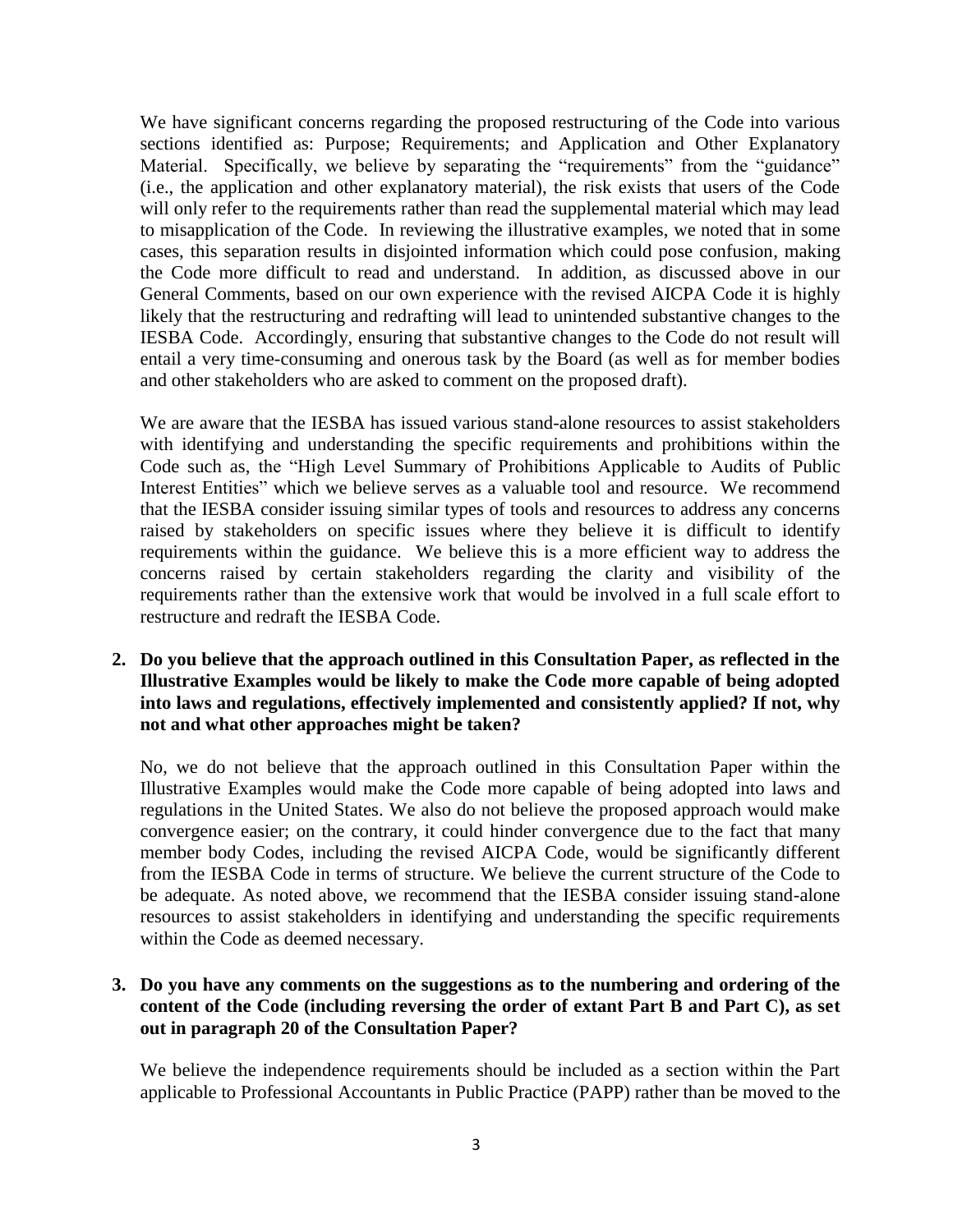end of the Code. Independence is the bedrock of the profession and while it may not be applicable to all PAPPs, we believe it would be intuitive for PAPPs and other users of the Code to look to that Part for independence guidance. Moving the independence section to a separate Part at the end of the Code may also convey an unintended message concerning the importance and prominence of the independence requirements to key stakeholders.

While we do not necessarily object to reorganizing the guidance for Professional Accountants in Business (PAIBs) and PAPPs, we question whether it will add significant value to the usability of the IESBA Code and is necessary given the potential burden it will place on member bodies to revise the structure of their own Codes and references to Parts of the Code (i.e., within related documents and resources) in order to conform to such a change.

## **4. Do you believe that issuing the provisions in the Code as separate standards or rebranding the Code, for example as International Standards on Ethics, would achieve benefits such as improving the visibility or enforceability of the Code?**

No, we do not believe that issuing the provisions in the Code as separate standards or rebranding the Code would achieve any benefits such as improving the visibility or enforceability of the Code. We do have concerns that issuing the provisions in the Code as individual standards could result in the partial adoption of the Code by member bodies (i.e., adoption of select standards only) and therefore may hinder convergence. We have always considered the extant IESBA Code to consist of ethics standards and we believe it has recognition of representing ethics standards around the globe by member bodies and firms.

## **5. Do you believe that the suggestions as to use of language, as reflected in the Illustrative Examples, are helpful? If not, why not?**

Yes, we support the IESBA's efforts to achieve the goals to enhance the readability and clarity of the Code as described in paragraph 23 of the Consultation Paper. However, we have concerns that any edits to the existing provisions could result in substantive changes to the Code and therefore ask the Board to consider this approach only for purposes of any new guidance issued.

We also believe that the Code should continue to use the term "audit" for purposes of both audit and review engagements and do not believe a new section applicable to review engagements would be beneficial or necessary.

### **6. Do you consider it is necessary to clarify responsibility in the Code? If so, do you consider that the illustrative approach to responsibility is an appropriate means to enhance the usability and enforceability of the Code? If not, what other approach would you recommend?**

No, we do not believe it is necessary to address this issue within the Code. Any clarification as to which individuals within the firm should be responsible for the various provisions within the Code should exist within ISQC 1 and therefore under the purview of the IAASB.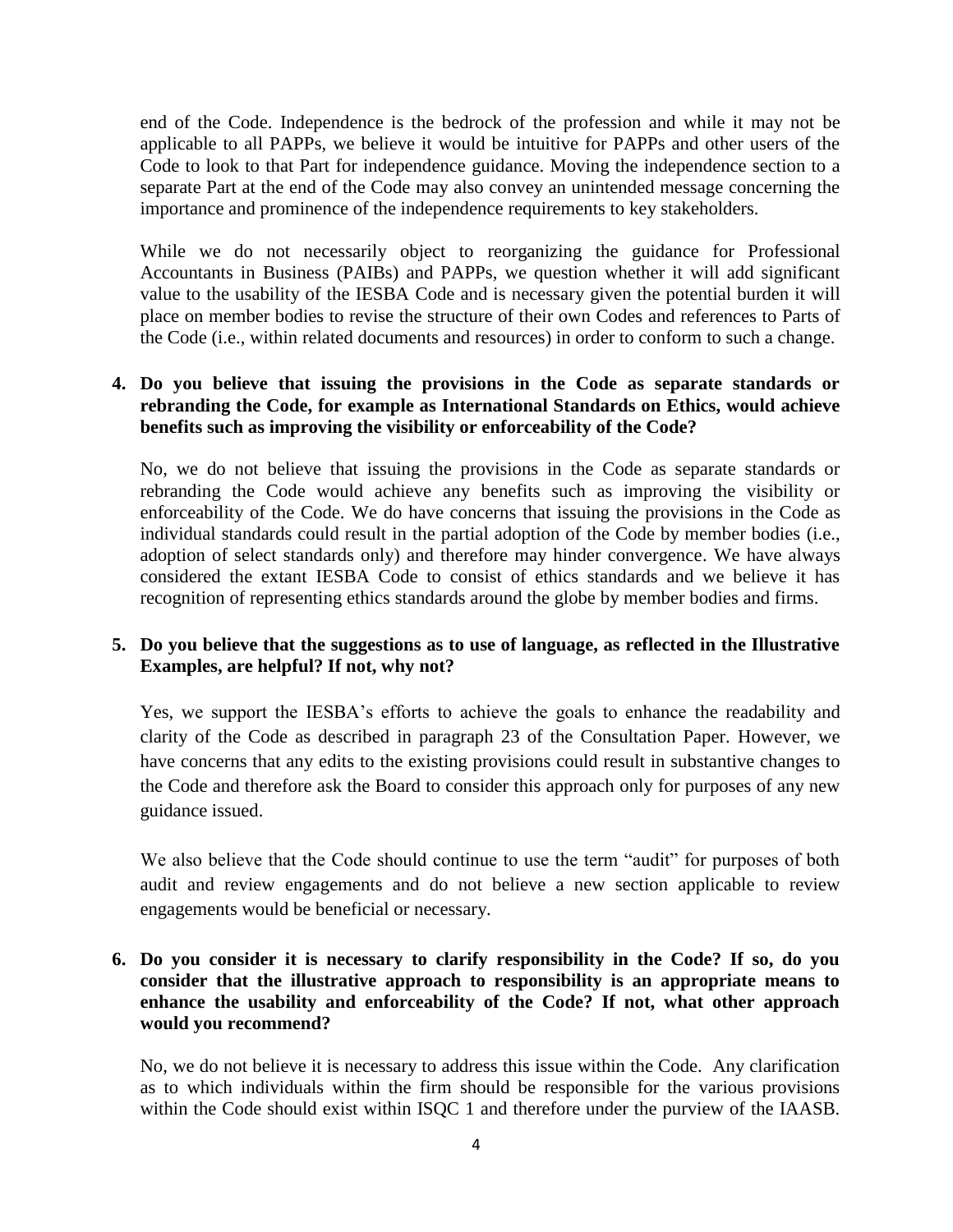In addition, due to the vast differences in firm size and structure, we believe there should be flexibility and firms should be allowed to use judgment in determining who within the firm should assume such responsibility. We believe the existing reference to the ISQCs in paragraph 290.12 is sufficient for purposes of the Code and do not believe additional guidance within the Code on who should be held responsible is appropriate or necessary.

We also note that from an enforcement perspective, member bodies and others who enforce the Code will determine who should be held responsible for a violation of a specific provision through their own enforcement process. For example, the AICPA Code refers to 'member" throughout the Code (whereas the IESBA Code refers to professional accountant or firm). Through our enforcement policies and procedures we have identified which members within a firm should be held accountable for any breaches of the rules, including independence breaches.

#### **7. Do you find the examples of responsible individuals illustrated in paragraph 33 useful?**

No, we do not find the examples of responsible individuals useful as we do not find it necessary to clarify responsibility in the Code as noted in our answer to question 6.

## **8. Do you have any comments on the suggestions for an electronic version of the Code, including which aspects might be particularly helpful in practice?**

We fully support the IESBA's initiative of an electronic version of the Code. The AICPA recently released an electronic version of our Code with enhanced functionality and search features. We would welcome the opportunity to meet with members of the IESBA Task Force and the IFAC staff to discuss our process and the various features of the new AICPA on-line Code.<sup>1</sup>

# **9. Do you have any comments on the indicative timeline described in Section VIII of this Paper?**

As noted above, based on our own experience with restructuring and codifying the AICPA Code, we believe the Board's indicative timeline is overly ambitious and it is unlikely the goal of issuing an exposure draft of a fully restructured Code after its October 2015 meeting will be achievable given the extensive amount of work and time needed to address and incorporate all comments received resulting from this Consultation Paper and careful review of each and every edit to the Code to ensure it does not result in a substantive change. In addition, if the Board decides to continue with this project, we would highly recommend that the Board consider "pilot-testing" the restructured Code with a select group of key stakeholders prior to releasing it to the public for full exposure. While this would extend the timeline for the project, we found this process to be extremely valuable for purposes of restructuring and codifying the AICPA Code.

 $\overline{\phantom{a}}$ 

<sup>&</sup>lt;sup>1</sup> http://www.aicpa.org/RESEARCH/STANDARDS/CODEOFCONDUCT/Pages/default.aspx